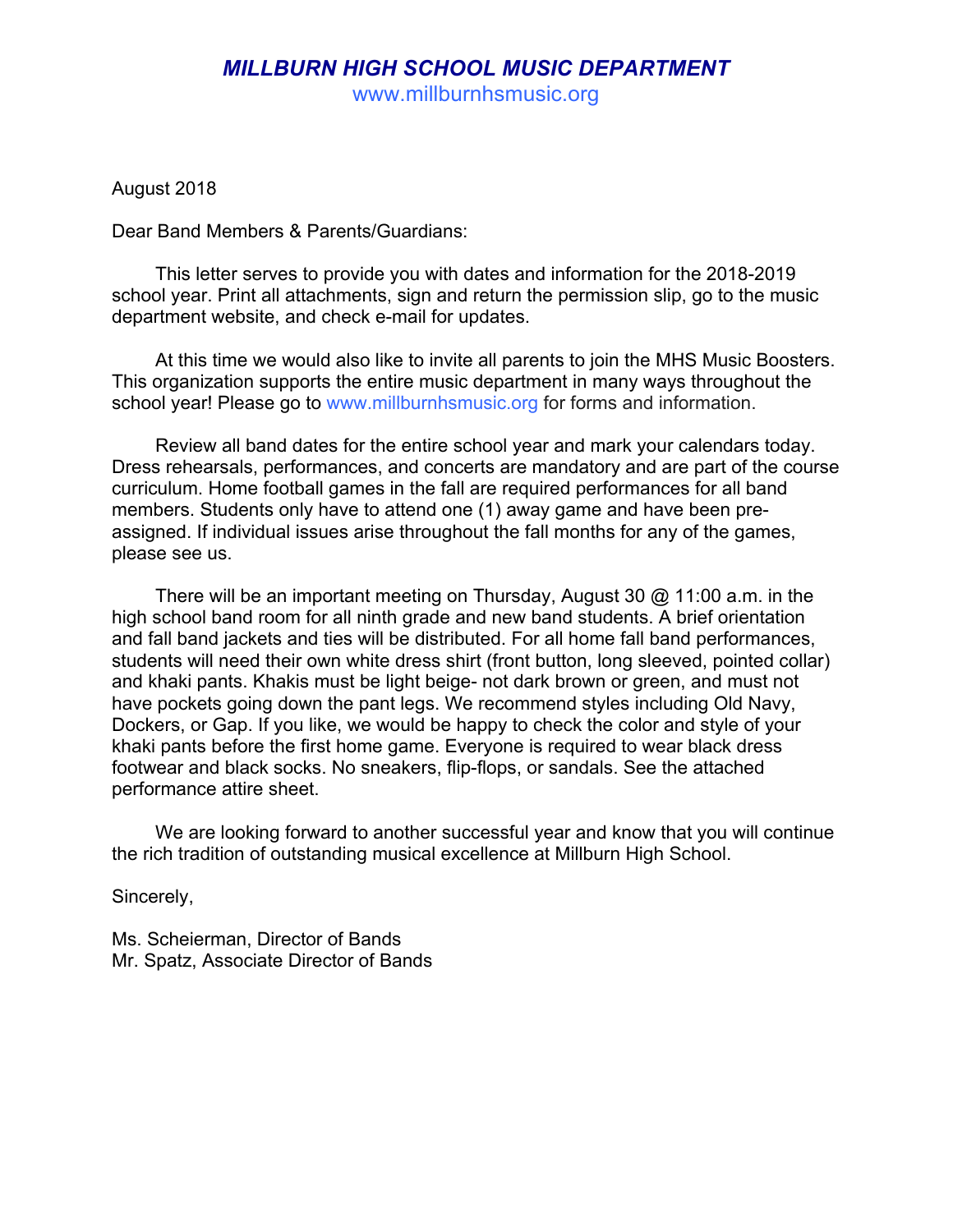# *MILLBURN HIGH SCHOOL MUSI C DEPARTMENT* **2018-2019 Band Calendar**

**www.millburnhsmusic.org**

# **FALL SEASON 2018**

**Thursday, August 30 @ 11:00 a.m.**

Meeting and Uniform Distribution for all 9th graders and new band members

*If you need to change a pre-assigned away game, you can fill out a form in the band room when school begins. Do not email game change requests at this time.*

#### **Home Games: Away Games: YOU ONLY ATTEND**

Friday, September 14 @ 7:00 PM Friday, September 7 v. Barringer @ 7:00 PM Saturday, September 22 @ 1:00 PM (Seniors A-P and Sophomores P-Z)<br>Friday, October 5 @ 7:00 PM Friday, September 28 v. Ft. Lee @ 7:00 P Friday, September 28 v. Ft. Lee @ 7:00 PM Friday, October 19  $@ 7:00 \text{ PM}$  (Seniors S-Z and sophomores A-L) Thursday, November 1 (time TBD) Saturday, October 13 v. Orange @ 1:00 PM (Juniors A-L and Freshmen M-Z) Friday, October 26 v. Belleville @ 7:00 PM (Juniors M-Z and Freshmen A-L)

Report times will be announced prior to each event.

## **CONCERT SEASON 2019**

Monday, January 7- Wind Ensemble evening dress rehearsal exam 7:00 PM (snow date 1/8) Wednesday, January 9 **WINTER BAND CONCERT EXAM 7:30 PM** (snow date 1/10) Monday, May 20- Wind Ensemble evening dress rehearsal exam 7:00 PM Wednesday, May 22- **SPRING BAND CONCERT EXAM 7:30 PM**

> **Information about our accelerated level music program will be available in all classes Tuesday, September 4.**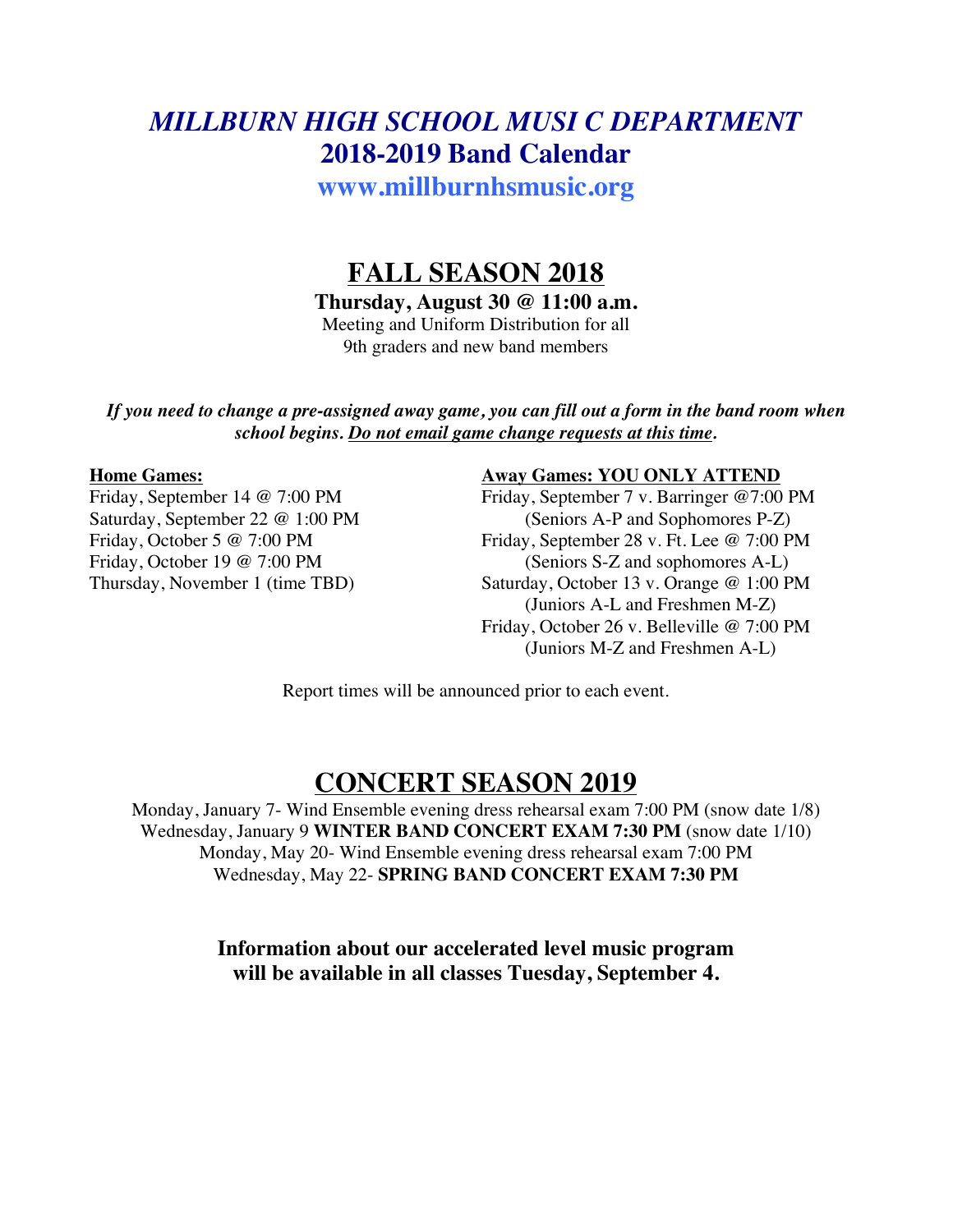## **Please return form to Ms. Scheierman by Wednesday, 9/5/18.**

### **MILLBURN TOWNSHIP PUBLIC SCHOOLS Millburn, New Jersey 07041**

### **2018-2019 PARENTAL PERMISSION FOR FIELD TRIP**

To The Parent/Guardian:

The school plans occasional field trips for pupils when such trips serve a definite instructional purpose in connection with the work of a given subject, activity, or grade level. Such trips provide opportunities for students to develop attitudes and understandings, which cannot be achieved in the classroom.

No pupil may be taken on a school-sponsored field trip without the written permission of the parent. Therefore, this form, properly signed, must be in the hands of the teacher/sponsor before the student may participate in the trip(s) outlined.

A teacher/sponsor will have authority over all students on this trip and every precaution will be taken for their safety.

Sincerely,

Dr. Christine Burton, Superintendent of Schools

## **CUT ON DOTTED LINE AND RETURN BOTTOM PORTION OF THIS FORM.**

-----------------------------------------------------------------------------------------------------------

Name of Student **Name of Student** and the student of  $G$ rade:  $G$ 

Destination, date(s), and purpose of school sponsored trip(s): Any and all field trips involving band performances and concerts for the 2018-2019 school year.

Supervising Adults: Ms. Scheierman, Mr. Spatz, Mr. Mulford, Mr. Bloomquist

By signing below, I give my permission for the above named student to attend any and all band school sponsored field trip(s). If the student named above is not able to attend a given performance, I will advise the director in advance and fill out the appropriate band absence request form. In addition, I give my permission for the above named student to receive emergency medical treatment in the event I cannot be reached.

Signature of Parent/Guardian Emergency Phone Number

Please list any allergies, medications, and/or important medical information for the above named student. If none, check here: \_\_\_\_\_\_\_\_\_\_.

 $\frac{1}{2}$  ,  $\frac{1}{2}$  ,  $\frac{1}{2}$  ,  $\frac{1}{2}$  ,  $\frac{1}{2}$  ,  $\frac{1}{2}$  ,  $\frac{1}{2}$  ,  $\frac{1}{2}$  ,  $\frac{1}{2}$  ,  $\frac{1}{2}$  ,  $\frac{1}{2}$  ,  $\frac{1}{2}$  ,  $\frac{1}{2}$  ,  $\frac{1}{2}$  ,  $\frac{1}{2}$  ,  $\frac{1}{2}$  ,  $\frac{1}{2}$  ,  $\frac{1}{2}$  ,  $\frac{1$